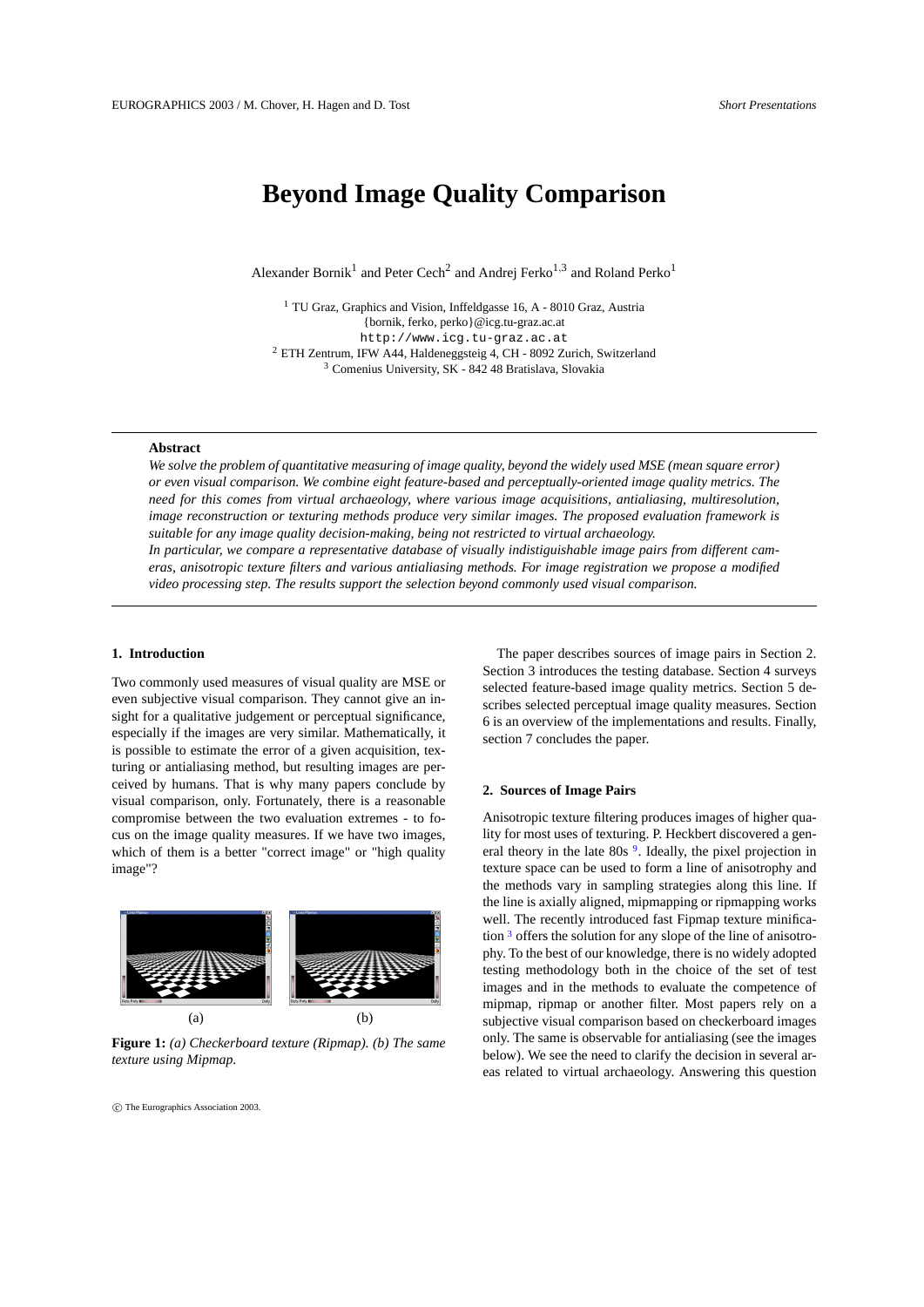seems worthy of obtaining an informed feed-back in any type of image acquisition and synthesis, including photorealistic rendering, non-photorealistic rendering (NPR) and image-based rendering (IBR). In addition to that, image reconstruction and multiresolution techniques are areas where more precision is needed. All of the areas contribute to a virtual archaeology workflow<sup>5</sup>.

## **3. Database of Visually Identical Image Pairs**

We collected a set of image pairs from three areas: different sensing methods  $12$ , anisotropic texturing  $3$ , and antialiasing <sup>16</sup>. The images of figure 2 respectively 3 were geometrically aligned using an algorithm based on motion estimation 10. In the future, we plan to extend the database and any contribution is welcome.



**Figure 2:** *Detail of an advertising sign captured with different devices, (a) Philips CCD with* 12*µm pixel size* <sup>13</sup> *(CCD) (b)-(d) analog films scanned with* 5*µm (b) Agfa Scala 200* <sup>1</sup> *(sca) (c) Agfa APX 100* <sup>1</sup> *(apx) (d) Ilford FP4 Plus 125* <sup>11</sup> *(fp4).*



**Figure 3:** *Siemens star taken with different sensors for line detection.*



Figure 4:  $\odot$  *Rosalee Wolfe. Used with permission. (a) No antialiasing. (b) Prefiltering. (c) Supersampling. Images from* ACM SIGGRAPH *page.*

# **4. Feature-based Image Quality Measures**

We compare the quality of images taken by different sensors and investigate three kinds of analog films and one digital camera set. Figure 2 shows one of the test targets. At first sight it is obvious that the image taken by CCD sensor is clearer and contains less noise.

#### **4.1. Noise**

Noise is an important criterion for characterizing the image quality and is measured by calculating the entropy in homogenous patches. To get more reliable results, these patches are described by the so-called co-occurrence matrix introduced by Haralick <sup>6</sup>. Common features computed of the co-occurrence matrix are <sup>7</sup>: entropy, energy, maximum probability, contrast, inverse different moment, correlation and homogeneity. Since energy is a homogeneity measure (the larger the value, the more homogeneous the image), and contrast measures the local image variation, these values are considered to be optimal to measure noise.

#### **4.2. Line detection**

In this test, a line detector is applied on a Siemens star (see Figure 3) which contains 72 lines. As quality measures, the number of edge elements also called edgels found per line and the average normal distances of all edgels with respect to one line were taken. The results are shown in Table 1. The main conclusion of this test is, that the same results are collected from film-based and CCD-based images, but the results of CCD images are more stable, because more edgels are found for each line.

#### **4.3. Test Patterns**

We have captured a wall with several test patterns. Figure 5 shows images of a regular grid and the horizontal profiles. Here, the difference between film-based and CCD-based images is tremendous. Because of the large amount of noise in the film-based images, the grid can hardly be detected.



**Figure 5:** *Regular black grid on white background. left: captured image, right: horizontal profile. From top to down: apx* 15*µm, fp4* 15*µm, sca* 15*µm and CCD.*

c The Eurographics Association 2003.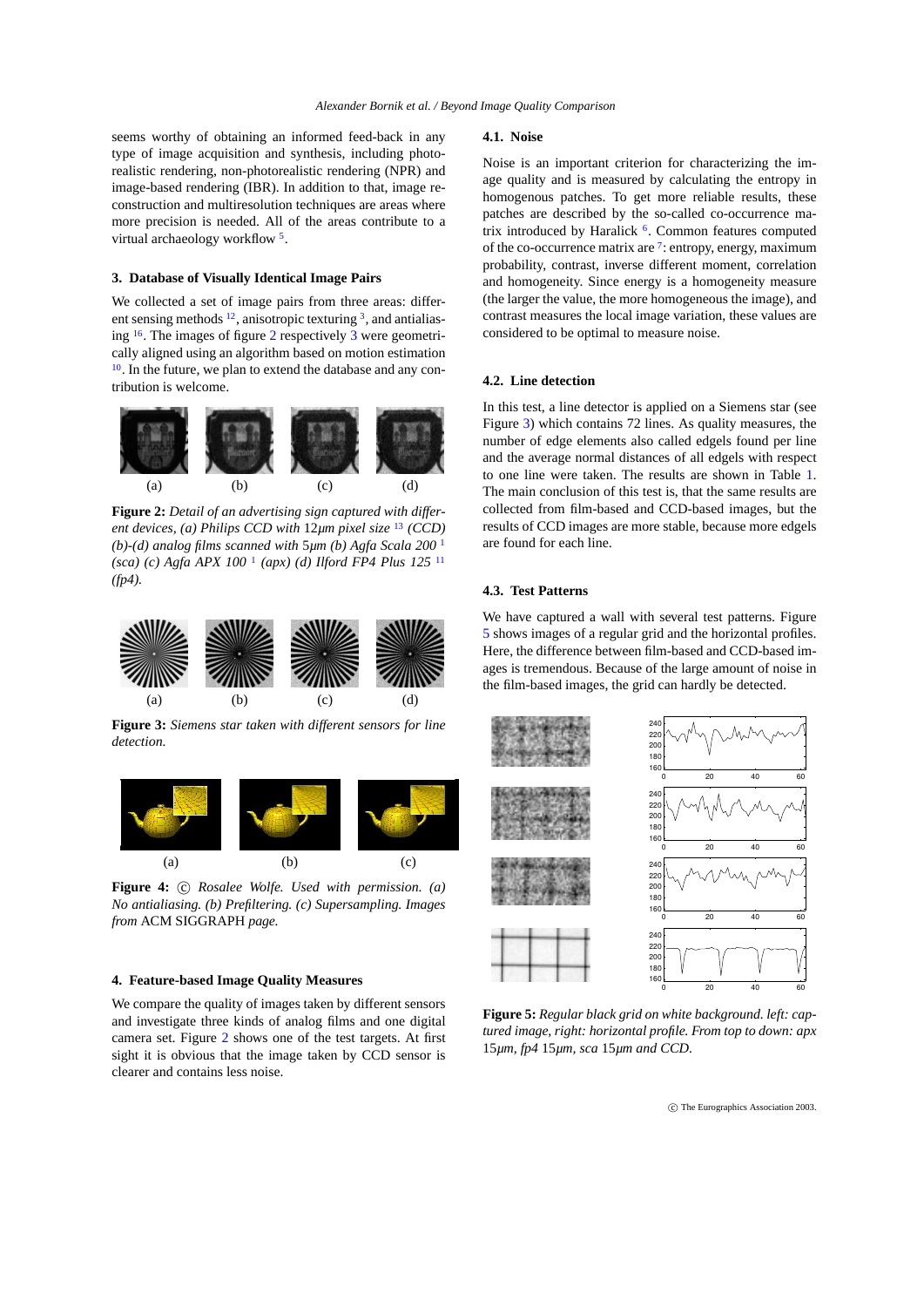*Alexander Bornik et al. / Beyond Image Quality Comparison*

|            | min | max | mean  | std   |            | min     | max    | mean   |  |
|------------|-----|-----|-------|-------|------------|---------|--------|--------|--|
| <b>CCD</b> | 48  | 75  | 62.46 | 5.943 | <b>CCD</b> | 0.00037 | 0.0834 | 0.0300 |  |
| sca        | 45  | 64  | 52.26 | 4.976 | sca        | 0.00105 | 0.1163 | 0.0381 |  |
| apx        | 42  | 66  | 52.81 | 5.545 | apx        | 0.00134 | 0.0806 | 0.0317 |  |
| fp4        | 36  | 62  | 51.99 | 5.718 | fp4        | 0.00415 | 0.1187 | 0.0385 |  |
|            |     | (a) |       |       |            |         | (b)    |        |  |

**Table 1:** *Statistics of (a) number of edgels with respect to one line and (b) average normal distances of edgels according to one line. Minimum, maximum, mean and standard deviation is shown. CCD gives the best results.*

# **4.4. Stereo matching**

A points of interest matcher, using Harris corner detector  $\frac{8}{2}$ , normalized cross correlation and a least squares method for refining the results to subpixel accuracy, is tested on stereo images pairs. We choose a street-scene for this test, one of the stereo images is shown in Figure  $6$ . Two images taken by the same films/CCD from nearly the same spot (30cm baseline) were matched. 4000 points of interest were searched on a regular grid and the percentage of successfully matched points of interest are 81%, 75%, 70% and 53% for CCD, sca, apx and fp4.

Another quality measure are the normal distances from matched points to their corresponding epipolar lines, whereas the fundamental matrix is calculated via RANSAC algorithm and refinement of results was done using the eight point algorithm  $18$ .



**Figure 6:** *Street scene taken with CCD sensor.*

# **5. Perceptual Image Quality Measures**

Human perception is influenced by many factors. Most image quality models incorporate only a few of them such as contrast sensitivity or the luminance adaptation. The contrast sensitivity function (and its inverse contrast threshold function) represents the minimum noticeable amount of a change in contrast of the frequency component. The contrast sensitivity depends on the background

luminance. The contrast is defined as a ratio between the luminance of stimulus and background luminance. Hence, luminance changes are less noticeable in areas with high luminance. There is also another decrease below 10  $cd/m^2$ . The visibility of a signal can be reduced by the presence of another signal. This phenomenon is called a contrast- or pattern masking. The masking effect is strongest in near spatial, frequency and orientation areas and depends on the type of masking and the masked signal.

• **Summation of Errors** Raw errors might represent a large amount of data. To allow for a good and fast quality overview, the errors have to be summed into a quality map or just one quality number. Summation is done using the well-known Minkowski metrics which include RMSE (relative MSE) measure, a probability summation or a maximum operator.

A summation over frequencies is a preferred first step. In summing over space, the maximum operator is used. For measuring average rather than maximum distortions, the best predictions are given in  $2$ , and  $4$ .

We have chosen three metrics for image quality comparison: MSE, VQM (Visual Quality Metrics) by Xiao <sup>17</sup> and the metrics used in the DCTune algorithm by Watson  $15$ ,  $14$ . All three produce a single number quality measure per image. MSE mean square error can be computed in the spatial domain from the errors in single pixels. There are several metrics defined as a function of MSE, such as RMSE (relative MSE) or SNR (signal to noise ratio).

• **VQM** VQM metrics uses masking properties of the contrast sensitivity function and the luminance adaptation to model human vision. It operates in the DCT (discrete cosine transform) coefficients domain. Luminance masking is incorporated by computation of the local contrast for each DCT block. The inverse of the MPEG quantization matrix was chosen as an approximation. Using this multiplication, the errors are converted and summed using weighted blending of maximum- and mean errors.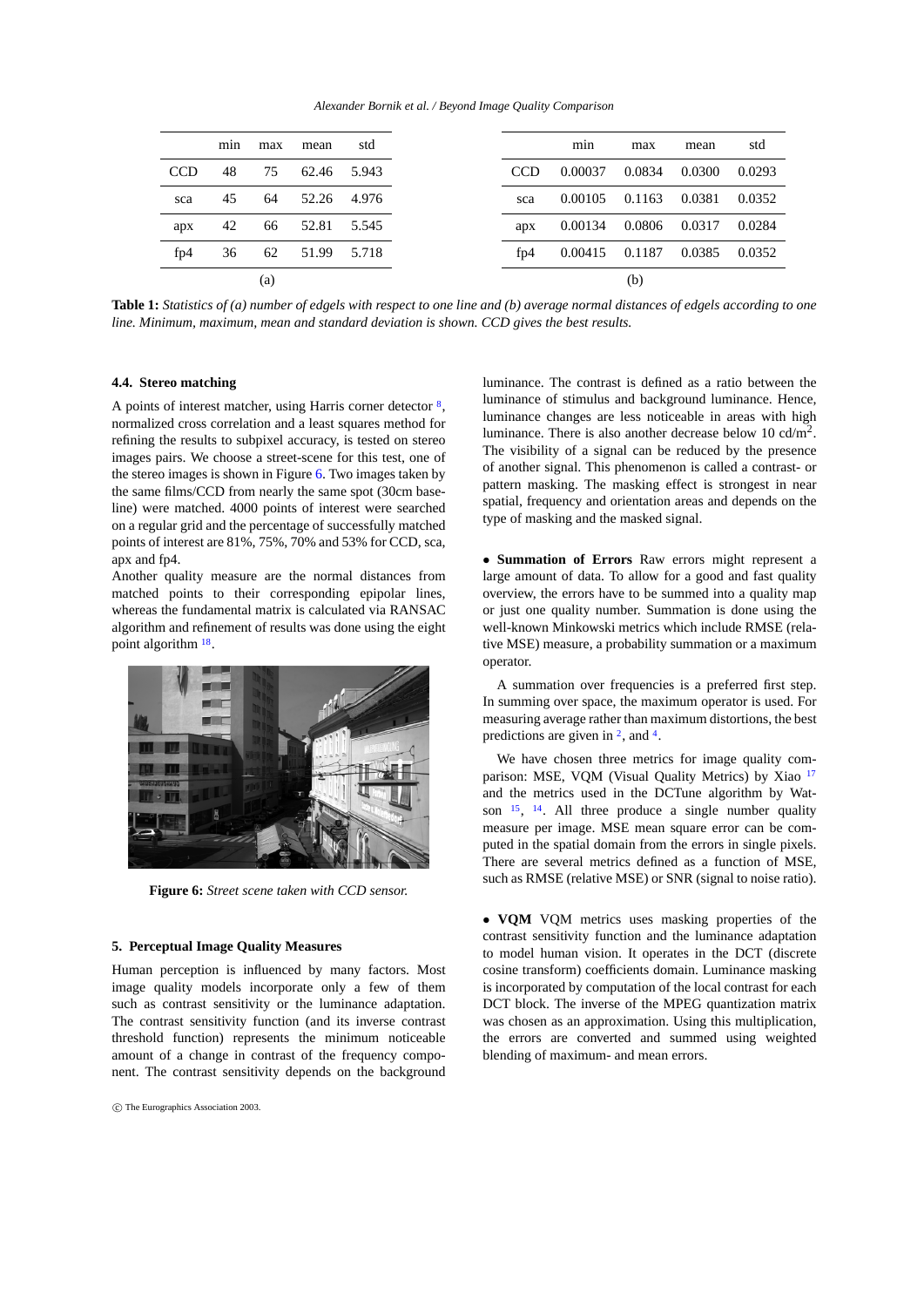• **DCTune** The DCTune is another algorithm, which works in the DCT coefficients domain. DCTune itself is not a perception quality metrics, but it uses quality metrics internally. DCTune uses spatial frequency threshold approximations introduced by *Ahumada and Peterson* <sup>2</sup> .

• **Universal Image Quality Index, UIQI** Unlike the previous three metrics, UIQI index is mathematically defined and does not explicitly utilize human visual system properties like luminance adaptation or contrast masking. Thus (similarly to MSE) it is independent of the observer and the viewing conditions. The UIQI index works in spatial domain, computing correlation, luminance similarity and contrast similarity between the original image and the distorted image. The quality coefficient for the distorted image with respect to the original image is a value ranging from 1 (identical images) to -1 (maximal distortion).

# **6. Implementation and Results**

The new implementation work consists of two independent parts: rendering application and image comparison application. Besides that there are the existing tools for texture reconstruction from multiple views in urban areas.

The rendering application enables us to render polygons showing well known test textures e.g. the checkerboard texture using different texture filtering methods from exactly the same viewpoint. This involves both, hardware- and software rendering. Hardware rendering is used whenever this is possible, namely for Mipmapping and the anisotropic Ripmap approach provided through OpenGL extensions. Other filtering techniques such as EWA (Elliptic Weighted Average), Summed Area Tables or Fipmap technique could only be implemented using a software renderer. Recently, there are some efforts to use hardware support, but we cannot test the final images.

The image comparison tools we implemented can be used to compare renditions produced be the rendering application, using different image quality measures ranging from the simple RMSE (root mean square error) to more sophisticated methods like VQM or DCTune. We will be able to compare renditions from a real-world checkerboard surfaces acquired using a calibrated digital camera to renditions of a geometrically equivalent artificial scene in the near future. The feature-based image quality metrics were implemented in Matlab.

The implementation of the rendering tool mentioned above is still in progress, so we can only show some preliminary results for hardware-rendered polygons now. Figure 1 shows test images for quality measurements using our images quality measurement framework.

Table 2 lists the results for the images of Figure 1 using RMSE, VQM, DCTune and Universal Image Quality Index in  $YC<sub>r</sub>C<sub>b</sub>$  4:2:2 space methods. Ripmap image is a reference one, therefore the the values are zero and one.

We have experimented with another set of images, as well. We took them from the *Teaching Texture Mapping Visually* course by R. Wolfe. The original image is improved using mipmapping, supersampling, and by a combination of mipmapping and supersampling. The measurements support the intuitive ordering of images according to the increased perceptual quality as shown in Figure 4.

Discussing the results we have observed primarily, that the eight measures give a spectrum of incommensurable coefficients. Moreover, the perceptually oriented metrics confirm a clear superiority of CCD acquired images. No correlation of perceptual values can be observed with respect to entropy and energy measures. They operate in an independent dimension. We are far from composing the whole spectrum into one number by summing the weighted values. This could reduce the complexity of evaluation. However, it remains to study the competences of mapping of image pairs into the eight-dimensional space of parameters.

## **7. Conclusion and Future Work**

Studying recent anisotropic texture filters and image reconstructions, we noticed that the highest precision improvements might be imperceptible. The detailed study of the image quality metrics (both feature based error metrics <sup>12</sup> and perceptual ones) led us to create an image database using very similar and/or well known images. Our image quality evaluation, combining different approaches, shows both the significant correspondence of results and strong independence of certain quality measures.

Our methodology and testing set of images can be used for measurements of any image pair, even of unknown origin. Our future work is to evaluate real data for selecting the most suitable methods in virtual archaeology workflow, especially for texturing and image reconstruction. However, the new framework contributes in a wide spectrum of applications.

# **8. Acknowledgements**

This work has in part been funded by the European Union under contract No. IST-1999-20273. We wish to thank Matt Pharr for explanations concerning his implementation and J. R. Wolfe for antialiasing images courtesy. Furthermore we wish to thank Horst Bischof, Markus Grabner and Franz Leberl for fruitful discussions.

#### **References**

- 1. Agfa-Gevaert AG. Technical Data Agfa Range of Films, professional, September 1998. 2
- 2. A. Ahumada and H. Peterson. Luminance-model-based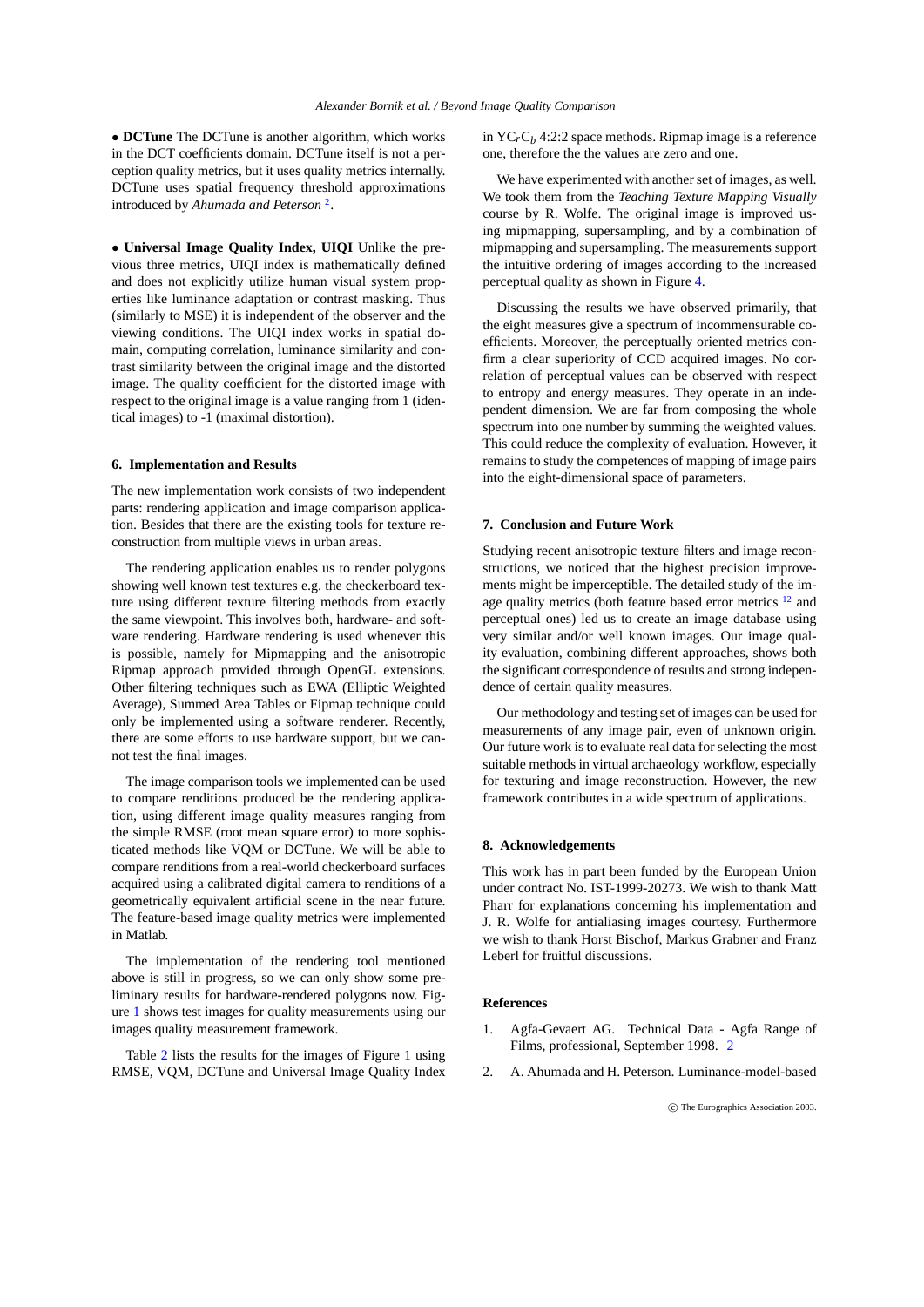*Alexander Bornik et al. / Beyond Image Quality Comparison*

|        |     |     |                                                      |     |      | co-occurrence |      |      |  |
|--------|-----|-----|------------------------------------------------------|-----|------|---------------|------|------|--|
|        |     |     | RMSE VQM DCTune UIQI Entropy Entropy Energy Contrast |     |      |               |      |      |  |
| Ripmap | 0.0 | 0.0 | 0.0                                                  | 1.0 | 2.21 | 3.83          | 0.29 | 3713 |  |
| Mipmap |     |     | 2.439 1.476 2.177 0.995 2.53                         |     |      | 4.40          | 0.26 | 3195 |  |

**Table 2:** *Quality measures for Mipmap-rendered polygon compared to anisotropic Ripmapping in Figure 1.*

|            | co-occurrence |        |               |             |         |         |          |          |
|------------|---------------|--------|---------------|-------------|---------|---------|----------|----------|
|            | <b>RMSE</b>   | VOM    | <b>DCTune</b> | <b>UIOI</b> | Entropy | Entropy | Energy   | Contrast |
| <b>CCD</b> | 0.0           | 0.0    | 0.0           | 1.0         | 4.4455  | 7.0710  | 0.012297 | 93.94    |
| sca        | 35.236        | 6.2365 | 4.4278        | 0.4114      | 4.9620  | 8.2382  | 0.000768 | 116.19   |
| apx        | 29.391        | 5.7718 | 3.1568        | 0.4133      | 4.9017  | 8.3326  | 0.000565 | 115.57   |
| fp4        | 29.396        | 5.8099 | 3.1829        | 0.4117      | 4.9017  | 8.3482  | 0.000552 | 117.26   |

**Table 3:** *Quality measures for test targets in Figure 2.*

|            |             |        |               | co-occurrence |         |         |          |          |
|------------|-------------|--------|---------------|---------------|---------|---------|----------|----------|
|            | <b>RMSE</b> | VOM    | <b>DCTune</b> | <b>UIQI</b>   | Entropy | Entropy | Energy   | Contrast |
| <b>CCD</b> | 0.0         | 0.0    | 0.0           | 1.0           | 4.8612  | 7.9895  | 0.001819 | 424.18   |
| sca        | 49.806      | 9.0277 | 2.9879        | 0.5118        | 4.4064  | 7.5960  | 0.059547 | 333.08   |
| apx        | 40.968      | 8.3467 | 3.2370        | 0.5625        | 4.3913  | 7.6003  | 0.063221 | 418.84   |
| fp4        | 51.930      | 0.0829 | 3.3187        | 0.5113        | 4.3775  | 7.6068  | 0.064357 | 393.40   |

**Table 4:** *Quality measures for Siemens stars in Figure 3.*

|                 |             |        |               |             | co-occurrence |         |        |          |
|-----------------|-------------|--------|---------------|-------------|---------------|---------|--------|----------|
|                 | <b>RMSE</b> | VOM    | <b>DCTune</b> | <b>UIOI</b> | Entropy       | Entropy | Energy | Contrast |
| Prefiltering    | 0.0         | 0.0    | 0.0           | 1.0         | 2.3245        | 3.3475  | 0.4456 | 132.74   |
| Supersampling   | 2.0568      | 1.3240 | 2.2245        | 0.95241     | 2.3257        | 3.3396  | 0.4456 | 136.49   |
| No antialiasing | 4.0712      | 4.8191 | 7.2473        | 0.82634     | 2.3326        | 3.2695  | 0.4340 | 263.31   |

**Table 5:** *Quality measures for teapot images in Figure 4.*

c The Eurographics Association 2003.